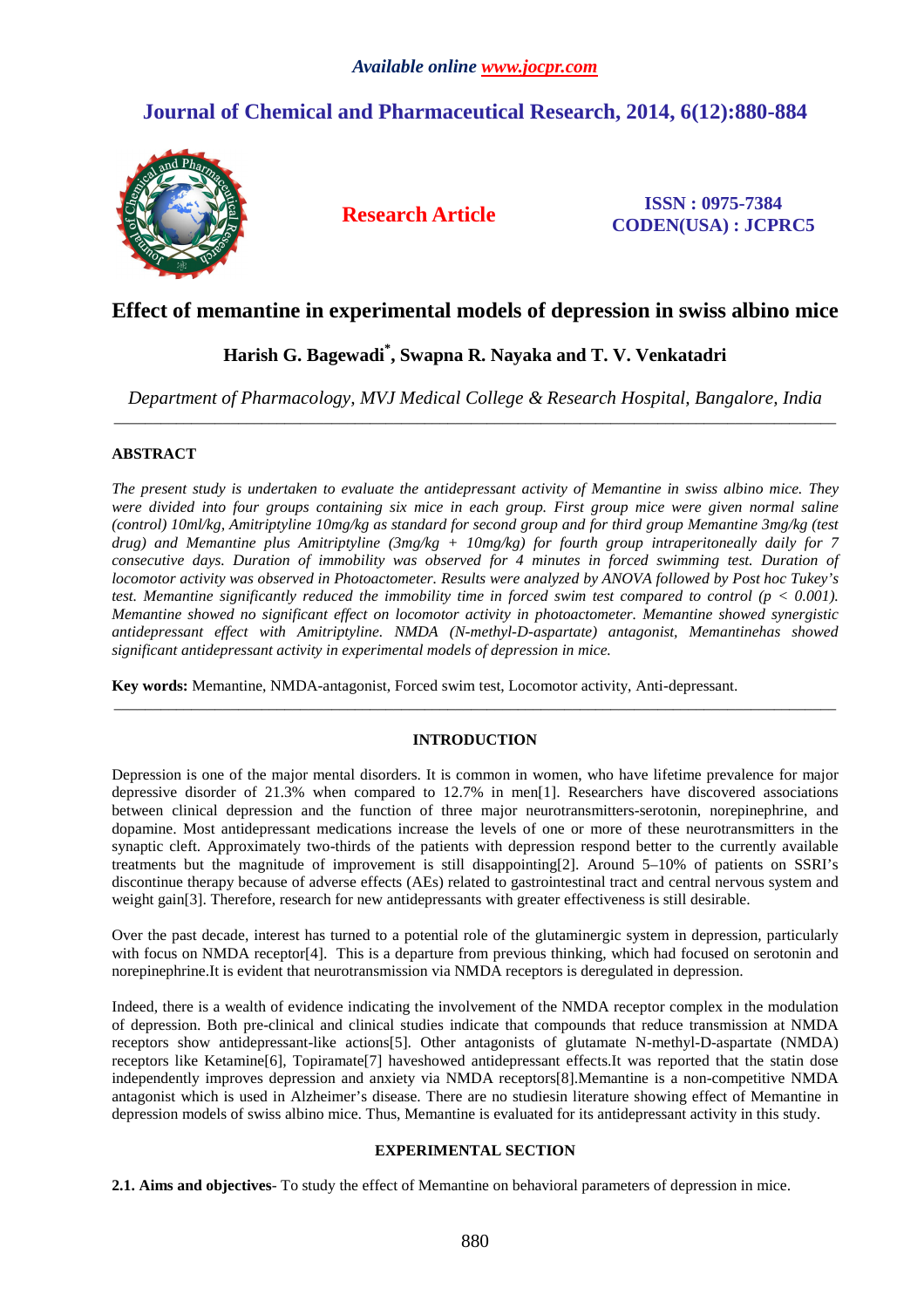**2.2. Animals-** Swiss albino mice of either sex weighing between 25 and 30 Gms were obtained from the Central Animal House of MVJ Medical College & Research Hospital.The animals were housed in cages and kept under controlled environmental condition (temperature  $22\pm 2$  °C, humidity 50–55 %, natural light/day cycle). All the experiments were performed in daytime between 09:30 and 15:30 hours. Care of animals was according to the guidelines of Committee for the Purpose of Control and Supervision of Experiments on Animals.The study was duly approved by the Institutional Animal Ethics Committee.

*\_\_\_\_\_\_\_\_\_\_\_\_\_\_\_\_\_\_\_\_\_\_\_\_\_\_\_\_\_\_\_\_\_\_\_\_\_\_\_\_\_\_\_\_\_\_\_\_\_\_\_\_\_\_\_\_\_\_\_\_\_\_\_\_\_\_\_\_\_\_\_\_\_\_\_\_\_\_*

**2.3. Drugs and Chemicals-** Memantine (SunPharma drugs Pvt.Ltd. India), Amitriptyline(IntasPharmaceuticals Ltd.India) diluted in Normal saline were used.

**2.4. Experimental Groups-**In the experiment mice are divided into following groups (n= 6).

Group 1- control (normal saline, 10 ml/kg i.p.)

Group 2- Memantine (3mg/kg, i.p.)

Group 3- Amitriptyline (10 mg/kg, i.p.)

Group 4- Memantine (3mg/kg, i.p.) + Amitriptyline (10 mg/kg, i.p.)

Memantine, Amitriptyline, normal saline were administered intraperitoneally daily for 7 days of experimental period to see their effects on'0' and day '07'. The mice are administered respective drugs/normal saline intraperitoneally as scheduled, and behavioral assessment was conducted 30 minutes after drug administration.

#### **2.5. Assessment of behavioral tests-**

**2.5.1Forced swim test-** The forced swimming model to test for antidepressant activity was developed by Porsolt et al[9]. The mice are forced to swim in a plastic cylinder measuring 30 X 30 cm containing water at room temperature to a depth of 20 cm. After an initial 2 minute period of vigorous activity, each animal assumed a typical immobile posture. The mouse was considered immobile when it remained floating in the water without struggling, making only minimum movements of its limbs necessary to keep its head above water. The total duration of immobility is recorded during next 4 minutes of total 6 minute test.

**2.5.2Locomotor activity**[10] - Animal is kept in photoactometer for the first 3 min and then locomotor activity is recorded using photoactometer for a period of 5 min. The apparatus is placed in darkened, light-sound attenuated and ventilated testing room. Each mouse is observed over a period of 5 min in a square (30 cm) closed arena equipped with infrared light sensitive photocells using digital photoactometer and values expressed as counts per 5 min.

**2.6. Statistical Analysis**- Results are presented as Mean ± SEM. One way ANOVA is used for comparison between the groups, followed by post hoc Tukey's test. For all the tests 'P' value of 0.05 or less is considered statistically significant.

### **RESULTS AND DISCUSSION**

#### **Table1: Effect of single dose observation in Forced swim test on day '0'**

| Groups, (dose)                              | <b>Duration of Immobility (sec)</b> |
|---------------------------------------------|-------------------------------------|
| 1. Normal saline $(10 \text{ ml/kg}, i.p.)$ | $150.4 \pm 4.52$                    |
| 2. Amitriptyline $(10mg/kg, i.p.)$          | $78.2 + 2.85$ <sup>*</sup>          |
| 3. Memantine (3mg/kg, i.p.)                 | $138.6 \pm 3.47^{\dagger\dagger}$   |
| 4. Memantine + Amitriptyline                | $60.3 + 2.39^{\ddagger}$            |

 $(n=6)$ , values expressed as mean $\pm$ SEM. ( $\degree p$  < 0.001 vs. normal saline-control), *( † p< 0.05, ††p< 0.01 vs.Amitriptyline),(‡ p< 0.001 vs. Memantine)* 

|  |  | Table2: Effect of multiple dose observation in Forced swim test on day '7' |
|--|--|----------------------------------------------------------------------------|
|--|--|----------------------------------------------------------------------------|

| Groups, (dose)                              | <b>Duration of Immobility (sec)</b> |
|---------------------------------------------|-------------------------------------|
| 1. Normal saline $(10 \text{ ml/kg}, i.p.)$ | $156.2 + 3.14$                      |
| 2. Amitriptyline $(10 \text{ mg/kg}, i.p.)$ | $70.6 \pm 1.97$                     |
| 3. Memantine (3mg/kg, i.p.)                 | $81.3 + 1.73^{*,+}$                 |
| 4. Memantine + Amitriptyline                | $65.4 + 2.18$ <sup>1</sup>          |

*(n=6), values expressed as mean±SEM. (\* p< 0.001 vs. normal saline-control), ( † p< 0.05, ††p< 0.001 vs.Amitriptyline),( ‡‡p< 0.001 vs. Memantine )* 

Mice treated with Amitriptyline as a standard, showed significant decrease  $(p<0.001)$  in immobility period on day '0' and day '07' as compared to control group (as shown in table1 and table2).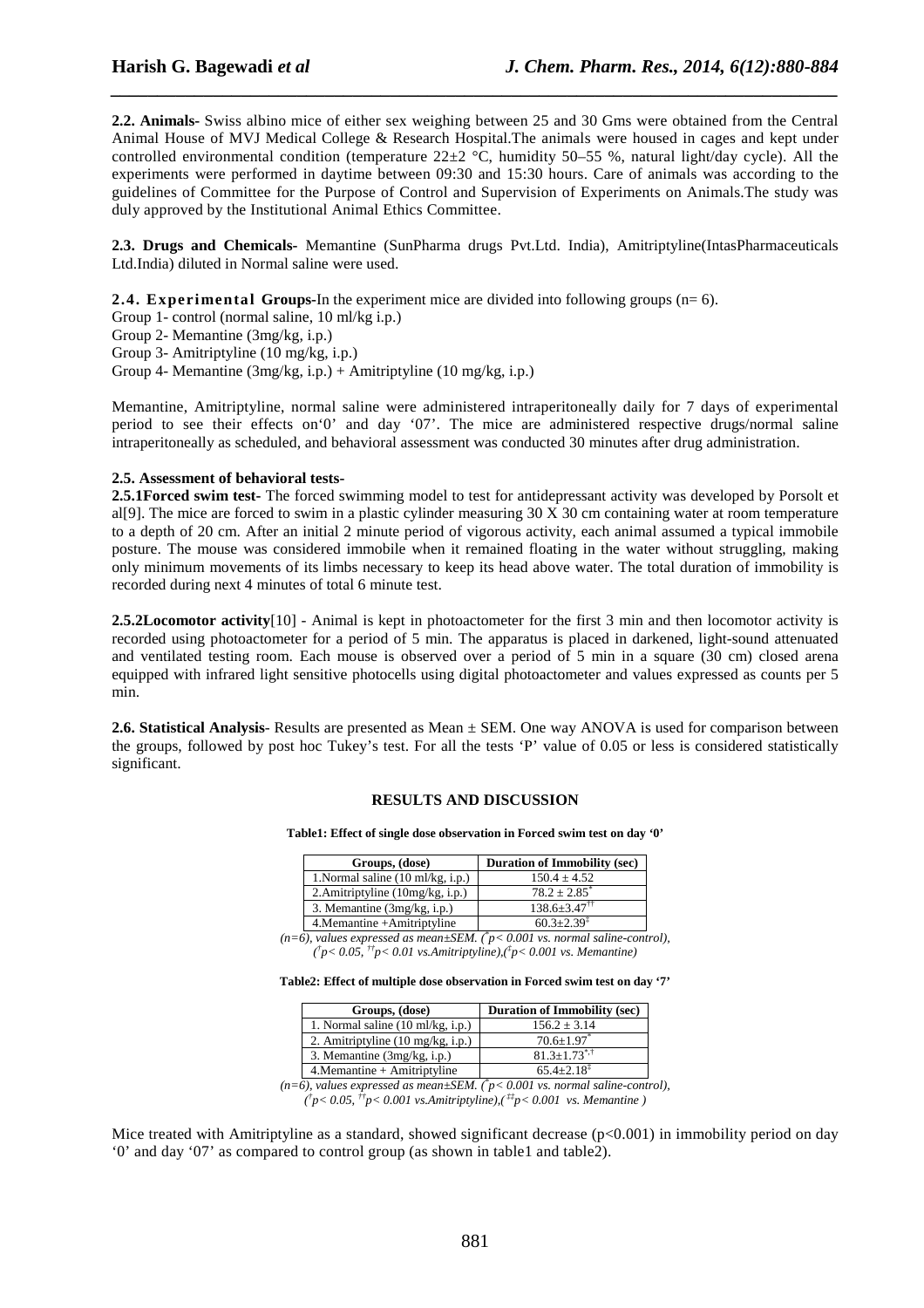When Memantine treated group compared to control group, mice showed slight decrease in immobility period on day '0', but not statistically significant (table1). Whereas, on day '07' there was significant decrease ( $p<0.001$ ) in immobility period (table2).

*\_\_\_\_\_\_\_\_\_\_\_\_\_\_\_\_\_\_\_\_\_\_\_\_\_\_\_\_\_\_\_\_\_\_\_\_\_\_\_\_\_\_\_\_\_\_\_\_\_\_\_\_\_\_\_\_\_\_\_\_\_\_\_\_\_\_\_\_\_\_\_\_\_\_\_\_\_\_*

Mice treated with Memantine as a test drug when compared to Amitriptyline treated group, mice showed significant decrease (p<0.001) in immobility period on day '0' and significant decrease(p<0.05) on day '07'(as shown in table 1 and table 2).

On day '0' & day '07', (Memantine + Amitriptyline) treated group showed significant decrease  $(p<0.001)$  in immobility period when compared to Memantine alone(as shown in Table 1 and table 2).

| Groups, (dose)                              | No. of Counts/5 min            |
|---------------------------------------------|--------------------------------|
| 1. Normal saline $(10 \text{ ml/kg}, i.p.)$ | $196.1 + 4.01$                 |
| 2. Amitriptyline (10mg/kg, i.p.)            | $205.3 \pm 5.23$ <sup>*</sup>  |
| 3. Memantine (3mg/kg, i.p.)                 | $198.5 \pm 2.64$ <sup>††</sup> |
| 4. Memantine + Amitriptyline                | $209.2 + 3.54^{\ddagger}$      |

**Table3:Effect of single dose observation on Locomotor activity on day '0'** 

 $(n=6)$ , values expressed as mean $\pm$ SEM. ( $\gamma$ p< 0.001 vs. normal saline-control), ( $\gamma$ p< 0.05,  $\gamma$ p< 0.01 vs. Amitriptyline),( $\gamma$ p< 0.001 vs. Memantine)

**Table4:Effect of multiple dose observation on Locomotor activity on day '7'** 

| Groups, (dose)                              | No. of Counts/5 min                 |
|---------------------------------------------|-------------------------------------|
| 1. Normal saline $(10 \text{ ml/kg}, i.p.)$ | $199.5 \pm 3.06$                    |
| 2. Amitriptyline $(10 \text{ mg/kg}, i.p.)$ | $208.2 + 2.81$ <sup>*</sup>         |
| 3. Memantine (3mg/kg, i.p.)                 | $197.1 + 2.42^{\text{*},\text{++}}$ |
| $4.$ Memantine + Amitriptyline              | $213.6 \pm 6.85^{\ddagger}$         |

 $(n=6)$ , values expressed as mean $\pm$ SEM. ( $\gamma$ p< 0.001 vs. normal saline-control), ( $\gamma$ p< 0.05,  $\gamma$ <sup>+</sup>p< 0.01 vs. Amitriptyline),( $\gamma$ p< 0.001 vs. Memantine)

Group treated with Amitriptyline on '0' and '07' days, showed slight increase in locomotor activity butnot statistically significant when compared to control group (as shown in table3 and table4).

Group treated withMemantine as a test drug on '0' and '07' days, showed slight increase in locomotor activity butnot statistically significant when compared to control group and Amitriptyline treated group (as shown in table3 and table4).

Group treated with(Memantine + Amitriptyline) on '0' and '07' days, showed slight decrease in locomotor activity butnot statistically significant when compared to Memantine alone(as shown in table3 and table4).



**Fig.1 Showing forced swimming activity of Transfer Activity of Transfer Activity of Transfer Activity of Transfer Activity of Transfer Activity of Transfer Activity of Transfer Activity of Transfer Activity of Transfer Ac mousekeeping its head above water beams by mouse in Photoactometer** 

Antidepressant activity of selective monoamine reuptake inhibitors (SSRIs), tricyclic antidepressants (TCAs) and monoamine oxidase (MAO) inhibitors is by potentiating monoaminergic neurotransmission.

Selection of best possible antidepressant for an individual should be based on its proven efficacy, safety and tolerability of the drug. Among 160 patients who took antidepressants, 26.87% reported adverse drug reactions, with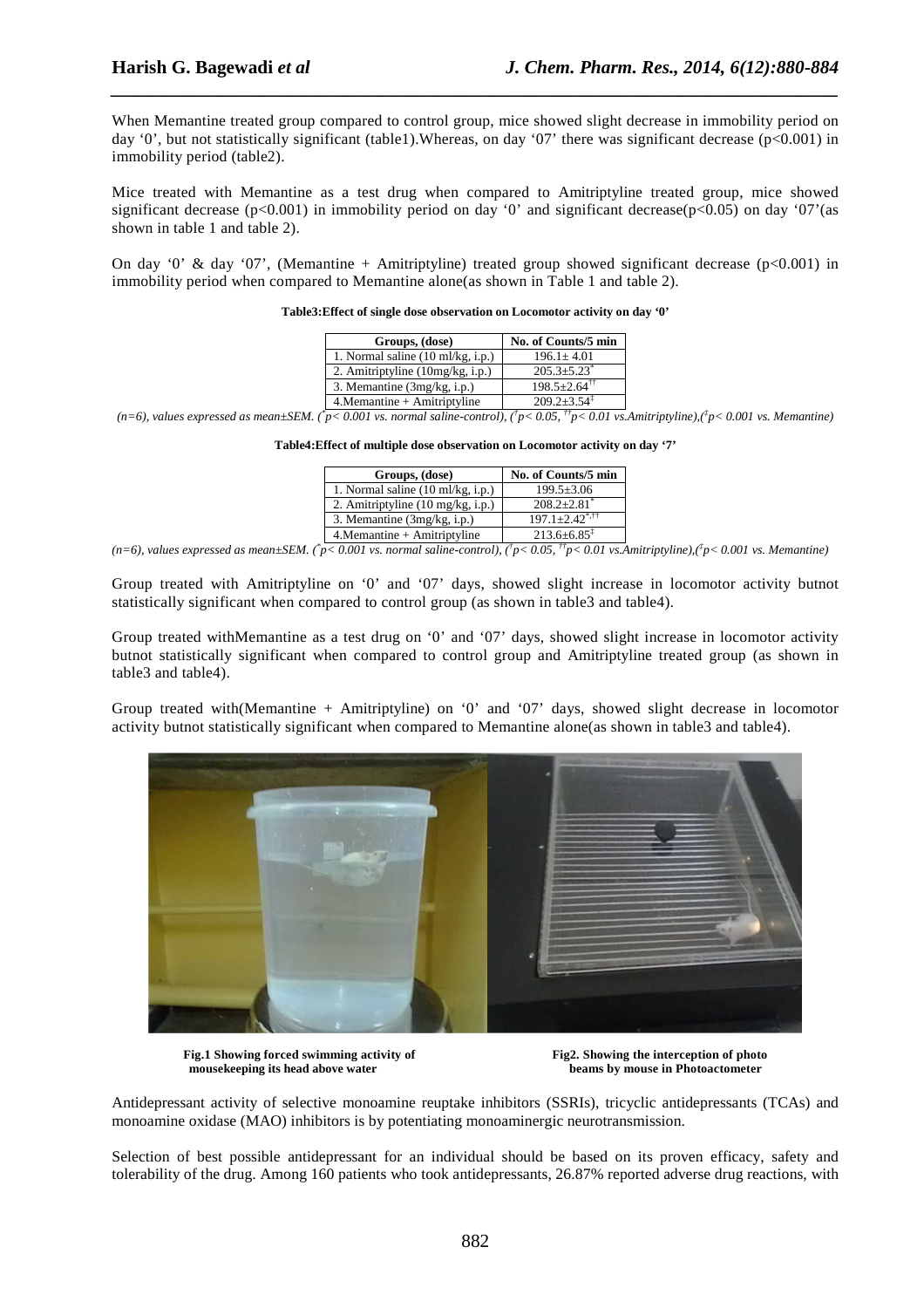at least one possible causality[11]. Side effects and medication non-adherence to therapies are two reasons for inadequate responses to antidepressant agents. Approximately 20% of patients will discontinue their antidepressant medications[12]. In spite of the fact that several meta-analyses found no association between increased suicidal risks with use of antidepressants, yet few studies revealed that people on antidepressant have the tendency to commit suicide after 10–14 days of commencement of antidepressant[13].

*\_\_\_\_\_\_\_\_\_\_\_\_\_\_\_\_\_\_\_\_\_\_\_\_\_\_\_\_\_\_\_\_\_\_\_\_\_\_\_\_\_\_\_\_\_\_\_\_\_\_\_\_\_\_\_\_\_\_\_\_\_\_\_\_\_\_\_\_\_\_\_\_\_\_\_\_\_\_*

(FST)Forced swim test[9] and Photoactometer[10]are widely used tests to screen the compounds for their antidepressant activity[14]. The immobility observed during FST corresponds to human depression[14]. The locomotor activity of animals was measured to differentiate between sedative and central nervous system stimulant activity of drugs. Mice tried to explore the area and during their movement they intercepted the photo beams.

In the present study Memantinetreated group when compared to controlgroup, revealed significant reduction in the duration of immobility in FST. Memantine significantly reduced the immobility in FST, on day '7' when compared to day '0'. But, no significant effect on locomotor activity in Photoactometer test was observed.

There also exists statistically significant difference in the FST immobility period in the groups treated with both Memantine (3 mg/kg) and Amitriptyline (10 mg/kg) compared to Memantine alone treated group on '0'day, but not significant on '7'day . This demonstrated synergistic interaction between Memantine andAmitriptyline in their antidepressant activity.

Memantine is a non-competitive NMDA receptor antagonist, but, differs with other most potent NMDA receptor blockers, like Ketamine, Phencyclidine and Dizocilpine (MK-801), has a low affinity for the receptor and its action is voltage/use dependent [15-17]. Moreover it has been recently found that Memantine selectively blocks the extra synaptic (excitotoxic) receptor but preserves the normal synaptic function[18].These peculiar pharmacological properties explain the lack of psychotomimetic/psychedelic effect and of interference with the normal physiological functions memory and learning, synaptic plasticity, etc.[19].

The immobility time in FST, is also reduced by CNS stimulants, but they tend to increase the locomotor activity[20]in the animals as opposed to the anti-depressants, which does not bring much change in locomotion[21]. In the present study, Memantine administered for '07' days, did not show any significant change in locomotor activity of mice, as compared to the control group, which helps to confirm the anti-depressant like activity (Table 3 and table 4), which is not a false positive.

The outcomes of the present studies are in agreement with previous experiments which indicated that antidepressantlike activity of CGP 37849 and L-701,324 was significantly decreased by activation of glutamate or glycine biding site at NMDA receptor when measured in the forced swim test in mice[22-24].The above findings of our behavioral tests are similar with other previous study by Karve, et al[25].

The an increase in extracellular 5-HT represents a critical step in the mechanism of action of antidepressants, and the combined treatment with clinically tolerated NMDA antagonists such as Amantadine could reduce the delay in therapeutic onset of antidepressants as well as possibly enhance their efficacy[26].The infusion of NMDA into either the raphe nuclei or frontal cortex has revealed to alter local 5-HT release and also serotonergic transmission[27].

The neurotropic hypothesis of depression and anti- depressant action was originally based on findings in rodents that acute or chronic stress decreases expression of BDNF in the hippocampus and that diverse classes of antidepressant treatment produce the opposite effect and prevent the actions of stress.

It has been reported that activation of AMPA (α-amino-3-hydroxy-5-methyl-4-isoxazole propionic acid) glutamate receptors increases BDNF expression, and stimulates neurogenesis and neuronal sprouting, in the hippocampus[28]. Recent studies also highlighted the role of hypothalamus pituitary adrenal (HPA) axis over activity in both depression disorders. The amygdala and the hippocampus control the activity of the HPA axis in a counter-balancing way, and through many neuropeptides such as corticotrophin-releasing factor (CRF), substance P, galanin, vasopressin and neuropeptide Y (NPY)[29].

The previous study by Wieronska JM et al [30] indicates that in the amygdala, the NMDA receptors mediated glutamatergic transmission may regulate NPY neurons.There is also evidence showing Topiramate (NMDA receptor modulator) alter the NPY activity in Flinders Sensitive Line 'Depressed' Rats[31].Activity of Memantine on NPY activity, which might contribute to the antidepressant activity,which cannot be ruled out giving new way for its further exploration.